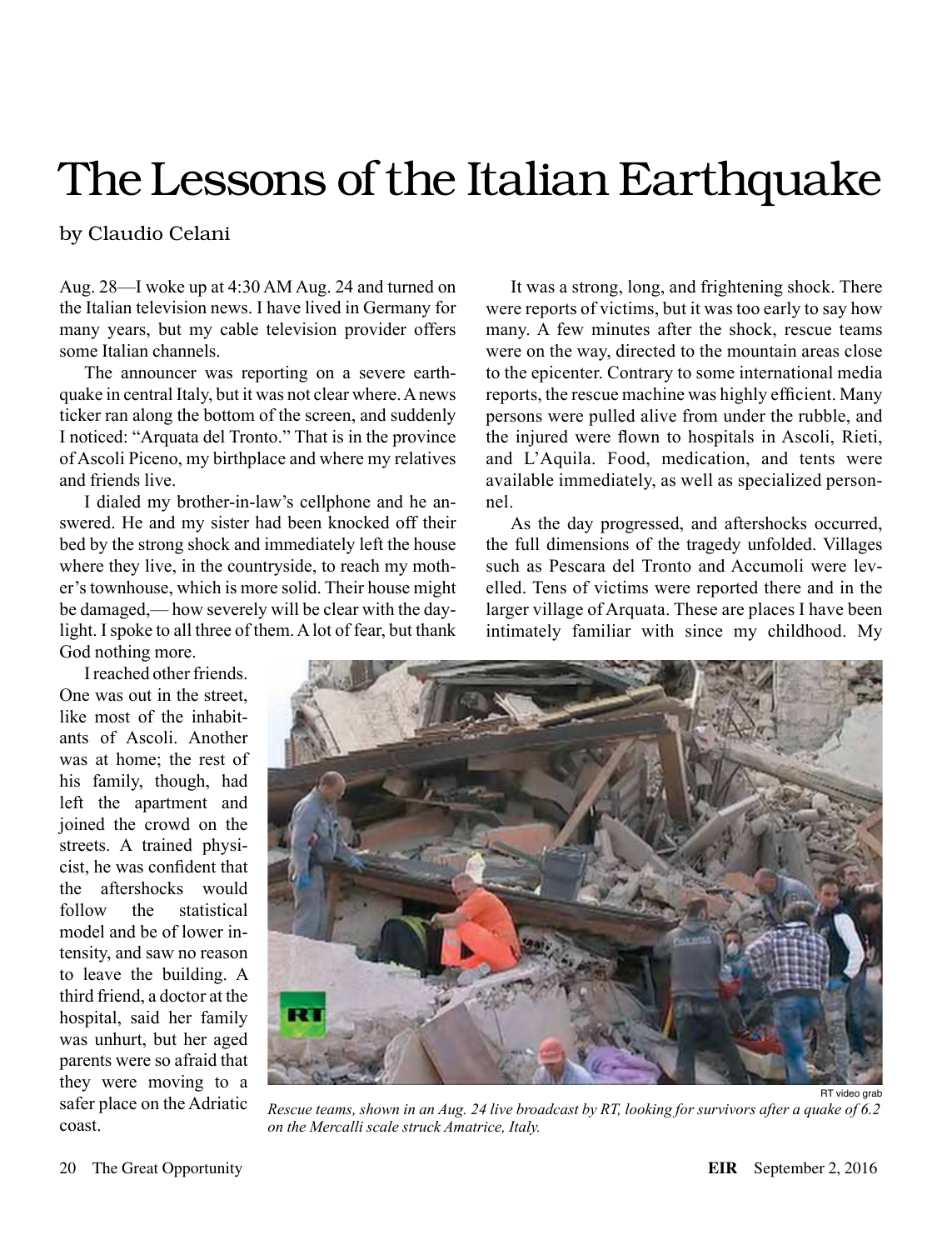mother's family comes from Montegallo, a village next to Arquata, and my grandparents are buried there. My mother herself was in Montegallo until two days earlier, benefiting from the fresh air there in the hot month of August. Later on, I learned that the hotel where she stayed was so damaged that it was condemned.

Besides frequent family excursions to the area, as a boy I had spent two weeks of every year in a summer camp there. At the end of our stay, we would climb Monte Vettore, the highest in the Sibillini chain, elevation 2,478 meters or 8,123 feet.

Arquata, which had the highest toll of human lives lost in Ascoli Piceno Province (an Italian province is comparable to a U.S. county) with 46 dead, is on state road 4, which follows pretty much the route of the old Salaria (the salt road) that connected Rome to Ascoli, and beyond that to the Adriatic Sea. Further west in the direction of Rome, closer to the epicenter and already in the province of Rieti, one comes to Accumoli and Amatrice. The latter is known for having invented the famous culinary specialty "spaghetti all'Amatriciana." Amatrice is also rich in Renaissance and pre-Renaissance monuments, and is the birthplace of Cola d'Amatrice, a famous architect who was a collaborator of Raphael.

In this area, four regions are adjoined: Marche, Umbria, Abruzzi, and Latium. The local population lives on agriculture and tourism: the survivors have lost not only their homes, but also their jobs.

Today, Amatrice is half-destroyed. Two hundred twenty-five people died, killed by the collapse of houses that in many cases were four centuries old. Those houses were built after the town had been destroyed in a similar earthquake in the 17th Century. They were built of stone, some surmounted by a cement roof. But newer houses, which had been or should have been built with anti-seismic techniques, also collapsed. Such is the case of a school which is now the object of a criminal investigation.

## **What Must Be Learned**

The final reckoning of the earthquake is 291 dead and 2,500 homeless. This is simultaneously a tragedy and an indictment of the budget policies implemented by the European Union.

If the necessary investments had been made, there would not have been one victim to mourn today. Italy is a seismic area—the peninsula is crossed from north to south by the fault between the African tectonic plate and the Eurasian plate. Over the last 2,500 years, there have been over 30 thousand quakes of magnitude higher than 4 and 5 on the Mercalli linear scale of 1 to 12, and about 560 quakes higher than grade 8. The latter were thirty times as strong as the quake that just hit Amatrice and Arquata.

Thus, nothing justifies the fact that in the towns close to the epicenter, so many houses collapsed and people died. Even if many of them were centuries old and were built of stone, such buildings should have been made safe with known modern building techniques. That this is possible, was shown by the town of Norcia, as close to the epicenter as the destroyed towns, where not one house collapsed and no one died. As the mayor of Norcia explained to the media, this is the result of a serious prevention program implemented in the last decade by the regional authorities, after an earthquake of similar magnitude struck in 1997, with its epicenter in Foligno.

A national prevention program has been on the agenda for decades, dating back to the discovery of such modern techniques, but despite promises by government after government, nothing has been done. The reason is the balanced budget policy which has been imposed on Italy by the Euro system, most strictly since 1992, which become more deadly after 2011. The result is that in the last forty years, it has been calculated that 150 billion euros have been spent in reconstruction after earthquakes, and, astonishingly, merely one billion have been spent for prevention. Professor Armando Zambrano, chairman of the National Council of Engineers, said that a comprehensive national plan to make old houses and buildings safe, might cost up to 100 billion euros. But even if it costs more, it will be money well spent and will save lives.

Budget cuts have also included an awful reduction in university programs in Geology, a key department for mapping seismic activity. From a total of 29 in 2010, there are now only 8, as a result of a 2010 reform that shut down all departments with fewer than 40 teachers.

Additionally, research on earthquake precursors, which is very important, is completely unsupported by the government. Yet the study of precursors is very promising, as shown by researcher Giampaolo Giuliani, who predicted the 2009 L'Aquila earthquake by monitoring radon gas emissions, and warned again